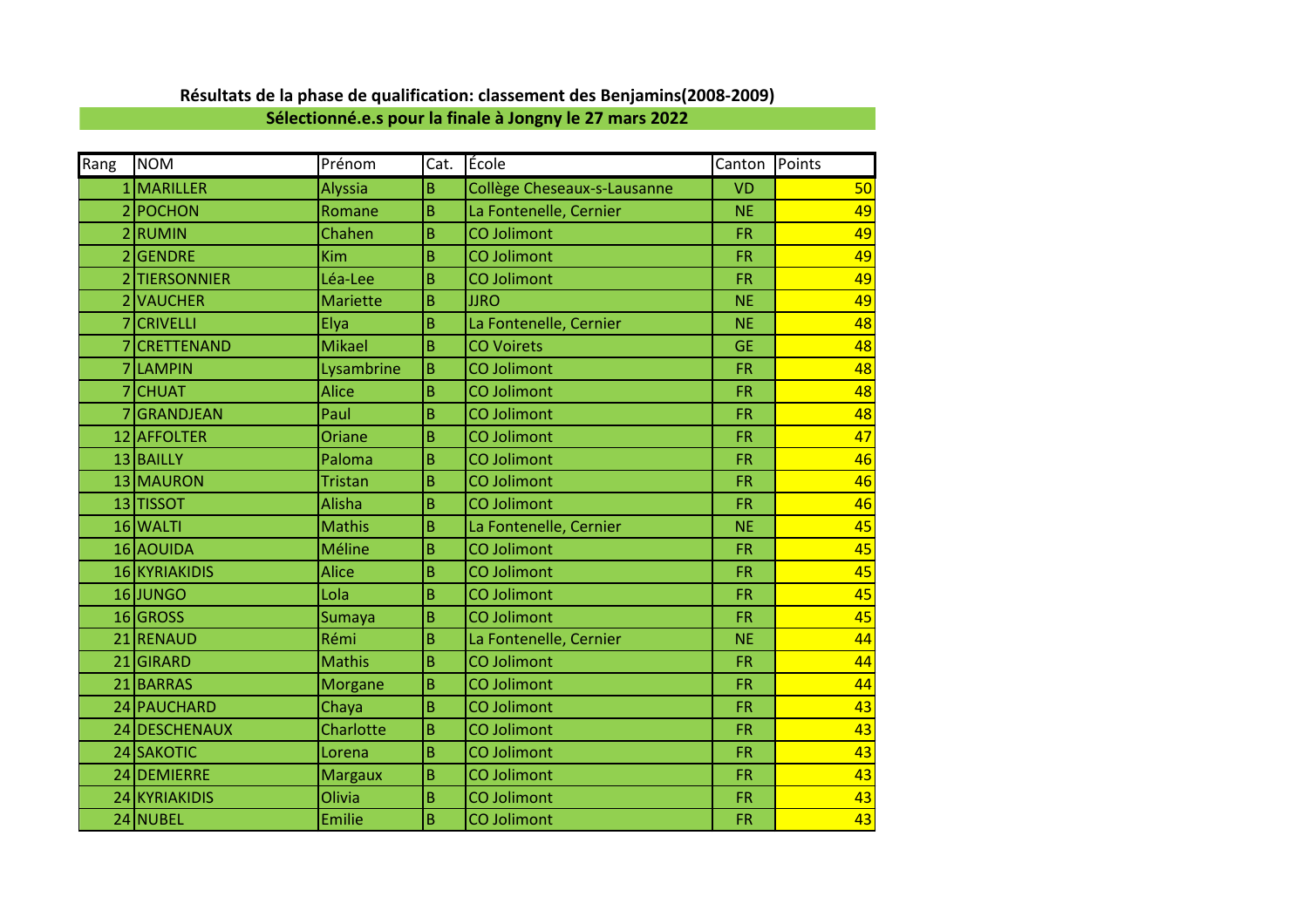| 30 MONNIER       | Cassandra        | B              | La Fontenelle, Cernier | <b>NE</b> | 42       |
|------------------|------------------|----------------|------------------------|-----------|----------|
| 30 FAYE          | Imane            | B              | <b>CO Jolimont</b>     | <b>FR</b> | 42       |
| 30 CATARINA      | <b>Fernandes</b> | B              | <b>CO Jolimont</b>     | <b>FR</b> | 42       |
| 30 MARTIN        | Timothée         | B              | <b>CO Jolimont</b>     | <b>FR</b> | 42       |
| 30 DUPRÉ         | Lisa             | B              | <b>CO Jolimont</b>     | <b>FR</b> | 42       |
| 30 ASPERT        | <b>Marion</b>    | B              | <b>CO Jolimont</b>     | <b>FR</b> | 42       |
| 36 RAZIMBAUD     | Lucie            | B              | La Fontenelle, Cernier | <b>NE</b> | 41       |
| 36 AMIET         | Clémentine       | B              | La Fontenelle, Cernier | <b>NE</b> | 41       |
| 36 BISE          | Eva              | B              | <b>CO Jolimont</b>     | <b>FR</b> | 41       |
| 36 KHAFAGY       | Omar             | B              | <b>CO Jolimont</b>     | <b>FR</b> | 41       |
| 36 DÉNERVAUD     | Samuel           | B              | <b>CO Jolimont</b>     | <b>FR</b> | 41       |
| 36 KÄSER         | Louis            | B              | CO Jolimont            | <b>FR</b> | 41       |
| 36 DULA          | Jonathan         | B              | <b>CO Jolimont</b>     | <b>FR</b> | 41       |
| 36 PERRIARD      | <b>Bastien</b>   | B              | <b>CO Jolimont</b>     | <b>FR</b> | 41       |
| 36 BARTELS       | <b>Nicolas</b>   | B              | <b>CO Jolimont</b>     | <b>FR</b> | 41       |
| 36 BRUGGER       | Colin            | B              | CO Jolimont            | <b>FR</b> | 41       |
|                  |                  |                |                        |           |          |
| 36 DIND          | Océane Ronel     | ΙB             | <b>CO Jolimont</b>     | <b>FR</b> | 41       |
| 47 MARINHO SILVA | Kiara            | B              | La Fontenelle, Cernier | <b>NE</b> | 40       |
| 47 BOCHUD        | Loïc             | $\overline{B}$ | La Fontenelle, Cernier | <b>NE</b> | 40       |
| 47 HORGER        | Elisabeth        | $\overline{B}$ | La Fontenelle, Cernier | <b>NE</b> | 40       |
| 47 SCHMACKER     | Rebecca          | $\overline{B}$ | La Fontenelle, Cernier | <b>NE</b> | 40       |
| 47 AGÉLOZ        | Lola             | $\overline{B}$ | CO Jolimont            | <b>FR</b> | 40       |
| 47 BARTELS       | Laura            | $\overline{B}$ | CO Jolimont            | <b>FR</b> | 40       |
| 47 DIND          | Mathis           | $\overline{B}$ | CO Jolimont            | <b>FR</b> | 40       |
| 47 RAPACCHIA     | Felicia          | B              | CO Jolimont            | <b>FR</b> | 40       |
| 47 BARDY         | Pauline          | $\overline{B}$ | CO Jolimont            | <b>FR</b> | 40       |
| 47 JORDAN        | Elsa             | $\overline{B}$ | CO Jolimont            | <b>FR</b> | 40       |
| 57 BICHLY        | Manon            | B              | La Fontenelle, Cernier | <b>NE</b> | 39       |
| 57 TALOVIC       | Anida            | B              | La Fontenelle, Cernier | <b>NE</b> | 39       |
| 57 TRACHSEL      | Luc              | $\overline{B}$ | <b>EP Courroux</b>     | JU        | 39       |
| 57 FAUCHE        | Maxime           | $\overline{B}$ | Champ-Joly             | <b>GE</b> | 39       |
| 57 SANTOS        | Norah            | B              | CO Jolimont            | <b>FR</b> | 39<br>39 |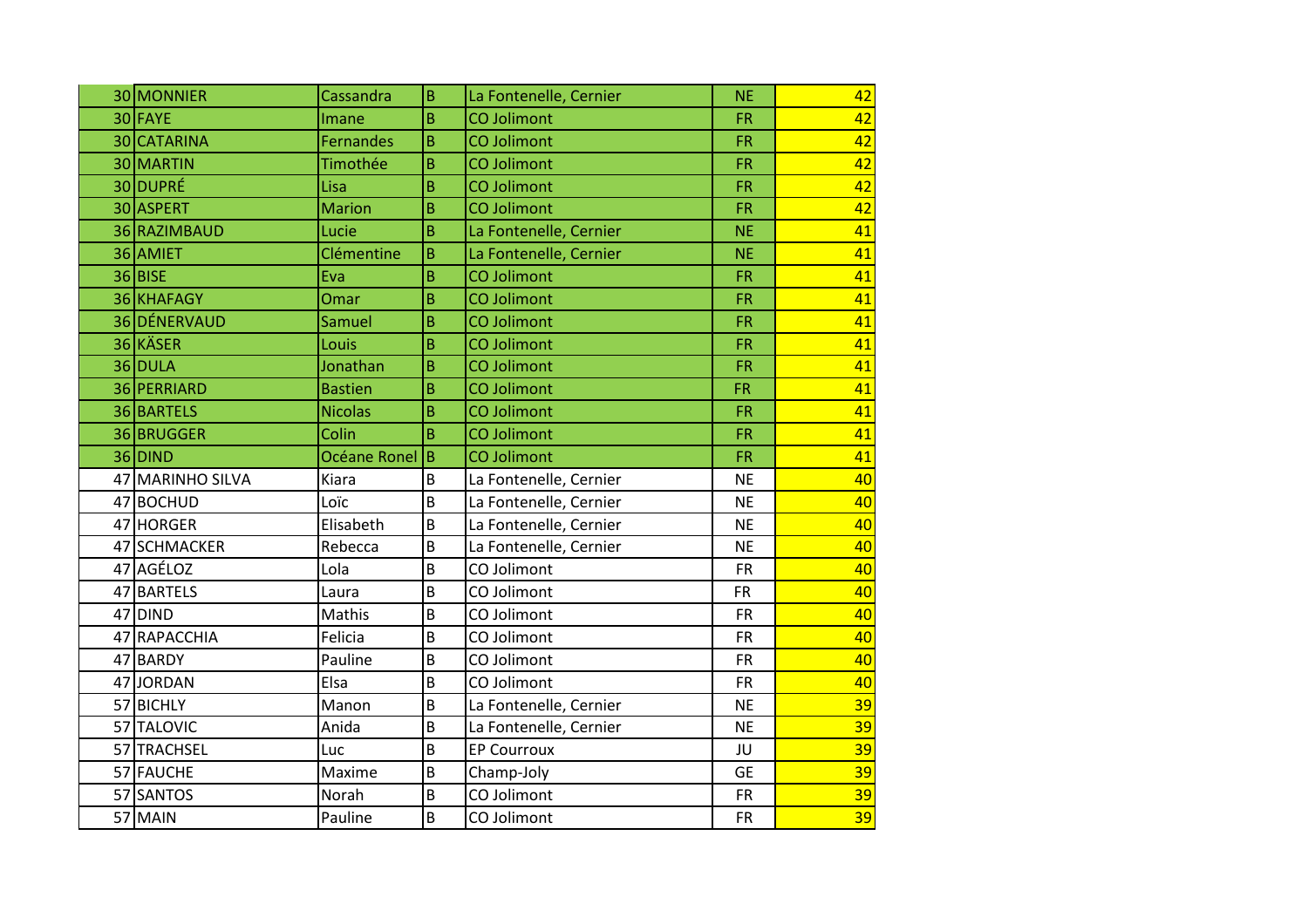| 57 PLANCHEREL   | Vincent   | B              | CO Jolimont            | <b>FR</b> | 39              |
|-----------------|-----------|----------------|------------------------|-----------|-----------------|
| 57 MASSON       | Sören     | B              | CO Jolimont            | <b>FR</b> | 39              |
| 57 RISSE        | Nathan    | B              | CO Jolimont            | <b>FR</b> | 39              |
| 57 OLIVEIRA     | Steven    | $\overline{B}$ | CO Jolimont            | <b>FR</b> | 39              |
| 57 MORARD       | Ilan      | $\overline{B}$ | CO Jolimont            | <b>FR</b> | 39              |
| 57 KAECH        | Hai Ly    | B              | CO Jolimont            | <b>FR</b> | $\overline{39}$ |
| 69 BYRNEALVAREZ | Esther    | B              | La Fontenelle, Cernier | <b>NE</b> | 38              |
| 69 CHARBON      | Jonathan  | $\overline{B}$ | La Fontenelle, Cernier | <b>NE</b> | 38              |
| 69 KOCHER       | Timothé   | B              | La Fontenelle, Cernier | <b>NE</b> | 38              |
| 69 MONNEY       | Romain    | B              | Champ-Joly             | <b>GE</b> | 38              |
| 69 MONNEY       | Léna      | B              | CO Jolimont            | <b>FR</b> | 38              |
| 69 FATIO        | Sybille   | B              | CO Jolimont            | <b>FR</b> | 38              |
| 69 SANER        | Jules     | B              | CO Jolimont            | <b>FR</b> | $\overline{38}$ |
| 69 WINCKLER     | Mathilde  | B              | CO Jolimont            | <b>FR</b> | 38              |
| 69 VAN DAM      | Kunga     | B              | CO Jolimont            | <b>FR</b> | 38              |
| 69 ROUSSET      | Margot    | B              | CO Jolimont            | <b>FR</b> | 38              |
| 79 PELLATION    | Méloée    | $\overline{B}$ | La Fontenelle, Cernier | <b>NE</b> | 37              |
| 79 MASSARD      | Lara      | B              | EPS Pays-d'en Haut     | VD        | 37              |
| 79 LAMAS        | Diana     | B              | Champ-Joly             | <b>GE</b> | 37              |
| 79 SCHUMACHER   | Elisabeth | B              | CO Jolimont            | <b>FR</b> | 37              |
| 79 SUDI         | Juela     | B              | CO Jolimont            | <b>FR</b> | 37              |
| 79 ZAMBRANO     | Cristine  | $\overline{B}$ | CO Jolimont            | <b>FR</b> | 37              |
| 79 COCHARD      | Piero     | B              | CO Jolimont            | <b>FR</b> | 37              |
| 79 HURLIMANN    | Paul      | B              | CO Jolimont            | <b>FR</b> | 37              |
| 79 RISSE        | Wendy     | B              | CO Jolimont            | <b>FR</b> | 37              |
| 79 WALSER       | Thimothée | B              | CO Jolimont            | <b>FR</b> | 37              |
| 79 SICLARI      | Maia Ines | B              | CO Jolimont            | <b>FR</b> | 37              |
| 90 AMIEL        | Mugensi   | $\overline{B}$ | La Fontenelle, Cernier | <b>NE</b> | 36              |
| 90 BOISSIER     | Jaël      | B              | La Fontenelle, Cernier | <b>NE</b> | 36              |
| 90 SOLIS        | Enzo      | $\overline{B}$ | La Fontenelle, Cernier | <b>NE</b> | 36              |
| 90 BEURET       | Timothée  | $\overline{B}$ | Champ-Joly             | <b>GE</b> | 36              |
| 90 TRIMBOLI     | Loïc      | $\overline{B}$ | La Caroline            | <b>GE</b> | 36              |
| 90 LEFORT       | Julie     | B              | CO Jolimont            | <b>FR</b> | 36              |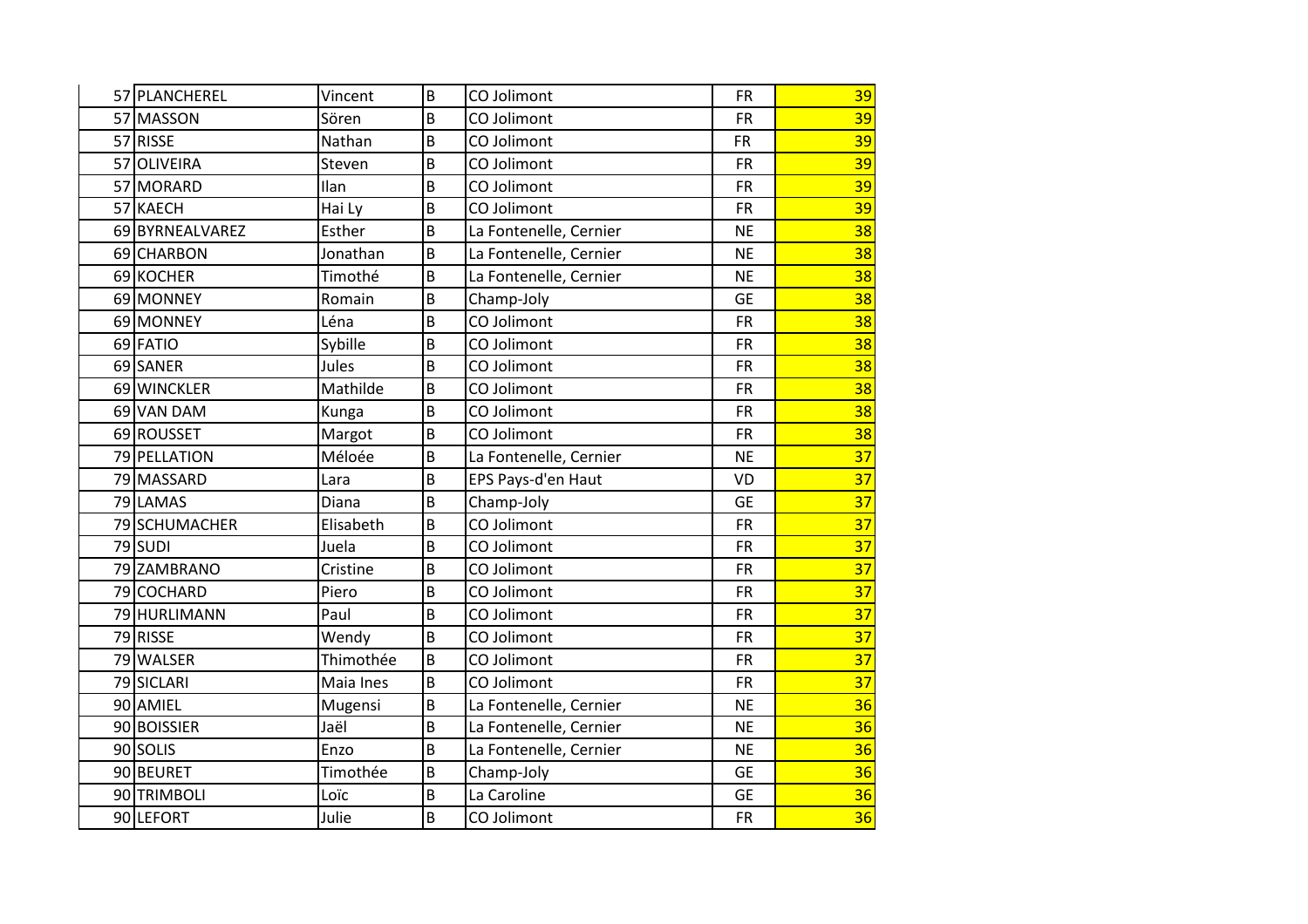| 90 ANDREY       | Gregorz        | $\sf B$ | CO Jolimont            | <b>FR</b> | 36 |
|-----------------|----------------|---------|------------------------|-----------|----|
| 90 ROOS         | Laetitia       | B       | CO Jolimont            | <b>FR</b> | 36 |
| 90 PAJAZITI     | Leon           | B       | CO Jolimont            | <b>FR</b> | 36 |
| 90 GONZALEZ     | <b>Jancris</b> | B       | CO Jolimont            | <b>FR</b> | 36 |
| 90 SANTOS       | Catia          | B       | CO Jolimont            | <b>FR</b> | 36 |
| 90 ESPOSITO     | Luca           | B       | CO Jolimont            | <b>FR</b> | 36 |
| 90 BAPST        | Justine        | B       | CO Jolimont            | <b>FR</b> | 36 |
| 103 AVANTAY     | Yaïss          | B       | La Fontenelle, Cernier | <b>NE</b> | 35 |
| 103 JACCARD     | <b>Tess</b>    | B       | La Fontenelle, Cernier | <b>NE</b> | 35 |
| 103 KURTIC      | Lamia          | B       | La Fontenelle, Cernier | <b>NE</b> | 35 |
| 103 VUILLEUMIER | Samuel         | B       | Champ-Joly             | <b>GE</b> | 35 |
| 103 SANGWA      | Alphine        | $\sf B$ | CO Jolimont            | <b>FR</b> | 35 |
| 103 LOPES       | Gonçalo        | B       | CO Jolimont            | <b>FR</b> | 35 |
| 103 PIATTINI    | Alexis         | B       | CO Jolimont            | <b>FR</b> | 35 |
| 103 MICHEL      | Jade           | B       | CO Jolimont            | <b>FR</b> | 35 |
| 103 KIBROM      | Nardos         | B       | CO Jolimont            | <b>FR</b> | 35 |
| 103 ZITOUN      | Hamza          | B       | CO Jolimont            | <b>FR</b> | 35 |
| 103 ELBAUM      | Salomé         | B       | CO Jolimont            | <b>FR</b> | 35 |
| 103 RENEVEY     | Oceane         | B       | CO Jolimont            | <b>FR</b> | 35 |
| 103 BEUTLER     | Julien         | B       | CO Jolimont            | <b>FR</b> | 35 |
| 116 DA COSTA    | Sara           | B       | La Fontenelle, Cernier | <b>NE</b> | 34 |
| 116 PAGES       | Jules          | B       | La Fontenelle, Cernier | <b>NE</b> | 34 |
| 116 REYES       | Pablo          | B       | La Fontenelle, Cernier | <b>NE</b> | 34 |
| 116 SOGOR       | Antonio        | B       | CO Jolimont            | <b>FR</b> | 34 |
| 116 ACHERMANN   | Raphaël        | B       | CO Jolimont            | <b>FR</b> | 34 |
| 116 MONTAVON    | Louanne        | B       | CO Jolimont            | <b>FR</b> | 34 |
| 116 EGGER       | Donovan        | B       | CO Jolimont            | <b>FR</b> | 34 |
| 116 CRIBLET     | Aloys          | B       | CO Jolimont            | <b>FR</b> | 34 |
| 116 GENIER      | Nathael        | B       | CO Jolimont            | <b>FR</b> | 34 |
| 116BÜRKI        | Mathis         | B       | CO Jolimont            | <b>FR</b> | 34 |
| $116$ DÖRIG     | Félix          | B       | CO Jolimont            | <b>FR</b> | 34 |
| 116 TANOV       | Martina        | B       | CO Jolimont            | <b>FR</b> | 34 |
| 116 GISLER      | Clara          | B       | CO Jolimont            | <b>FR</b> | 34 |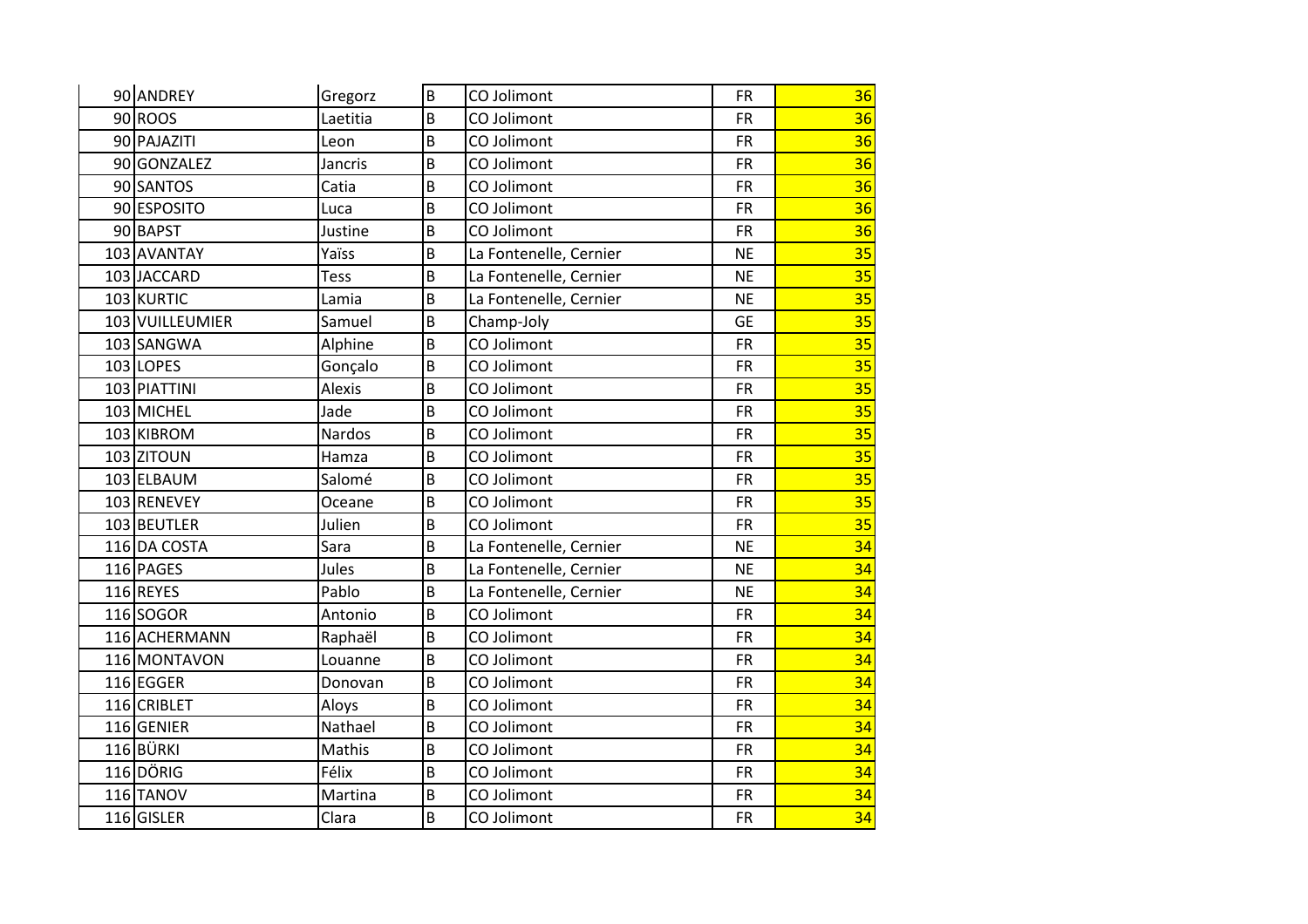| 116 FLEURY            | Cassandre                  | B       | CO Jolimont            | <b>FR</b> | 34 |
|-----------------------|----------------------------|---------|------------------------|-----------|----|
| 116 FREITAS           | Rubin                      | B       | <b>JJRO</b>            | <b>NE</b> | 34 |
| 131 BELJEAN           | Elio                       | B       | La Fontenelle, Cernier | <b>NE</b> | 33 |
| $131$ BLUM            | Louisa                     | $\sf B$ | EPS Pays-d'en Haut     | VD        | 33 |
| 131 SADIKI            | Adijat                     | B       | EP Paletttes, Gd-Lancy | <b>GE</b> | 33 |
| 131JEANNERET          | Irina                      | B       | CO Jolimont            | <b>FR</b> | 33 |
| 131 SCHUELER          | Clara                      | B       | CO Jolimont            | <b>FR</b> | 33 |
| 131 HAYOZ             | Tiziano                    | B       | CO Jolimont            | <b>FR</b> | 33 |
| 131 KAYNAK            | Ilayda                     | B       | CO Jolimont            | <b>FR</b> | 33 |
| <b>131 AOUT</b>       | Sarah                      | B       | CO Jolimont            | <b>FR</b> | 33 |
| 131 BEAUD             | Adam                       | B       | CO Jolimont            | <b>FR</b> | 33 |
| 131 CURTY             | Guillaume Joha B           |         | CO Jolimont            | <b>FR</b> | 33 |
| 131 FABIÁN URQUIZO    | Matthew Jorge B            |         | CO Jolimont            | <b>FR</b> | 33 |
| 131 FELDER            | Jimmy Nicolas <sup>B</sup> |         | CO Jolimont            | <b>FR</b> | 33 |
| 131 GIRARDIN          | Cosette                    | B       | CO Jolimont            | <b>FR</b> | 33 |
| 131 SCHORRO           | Justine                    | B       | CO Jolimont            | <b>FR</b> | 33 |
| 145 DREYER            | <b>Bastien</b>             | B       | La Fontenelle, Cernier | <b>NE</b> | 32 |
| 145 GALLEY            | Mattéo                     | B       | La Fontenelle, Cernier | <b>NE</b> | 32 |
| 145 RICHARD           | Maëlia                     | B       | La Fontenelle, Cernier | <b>NE</b> | 32 |
| 145 VOBA              | Mattias                    | B       | La Fontenelle, Cernier | <b>NE</b> | 32 |
| 145 VENADIAMU LUZAMBU | Laura                      | B       | Val d'Arve             | <b>GE</b> | 32 |
| 145 MONTEIRO          | Michael                    | B       | CO Jolimont            | <b>FR</b> | 32 |
| 145 EICHER            | Zoée                       | B       | CO Jolimont            | <b>FR</b> | 32 |
| 145 BUZUKU            | Buna                       | B       | CO Jolimont            | <b>FR</b> | 32 |
| 145 KHALAF            | Robina                     | B       | CO Jolimont            | <b>FR</b> | 32 |
| 145 OMARAR            | Ines                       | B       | CO Jolimont            | <b>FR</b> | 32 |
| 145 NZIMA             | Joé                        | B       | CO Jolimont            | <b>FR</b> | 32 |
| 145 LOPES DE PINHO    | João Pedro                 | B       | CO Jolimont            | <b>FR</b> | 32 |
| 145 FONTANA           | Sacha                      | B       | CO Jolimont            | <b>FR</b> | 32 |
| 145 LETELIER FONSECA  | <b>Bryan David</b>         | B       | CO Jolimont            | <b>FR</b> | 32 |
| 145 SANTOS CARDOSO    | Kylian                     | B       | CO Jolimont            | <b>FR</b> | 32 |
| 145 AEBISCHER         | Yann                       | B       | CO Jolimont            | <b>FR</b> | 32 |
| 145 CHAPPUIS          | Mayol                      | B       | CO Jolimont            | <b>FR</b> | 32 |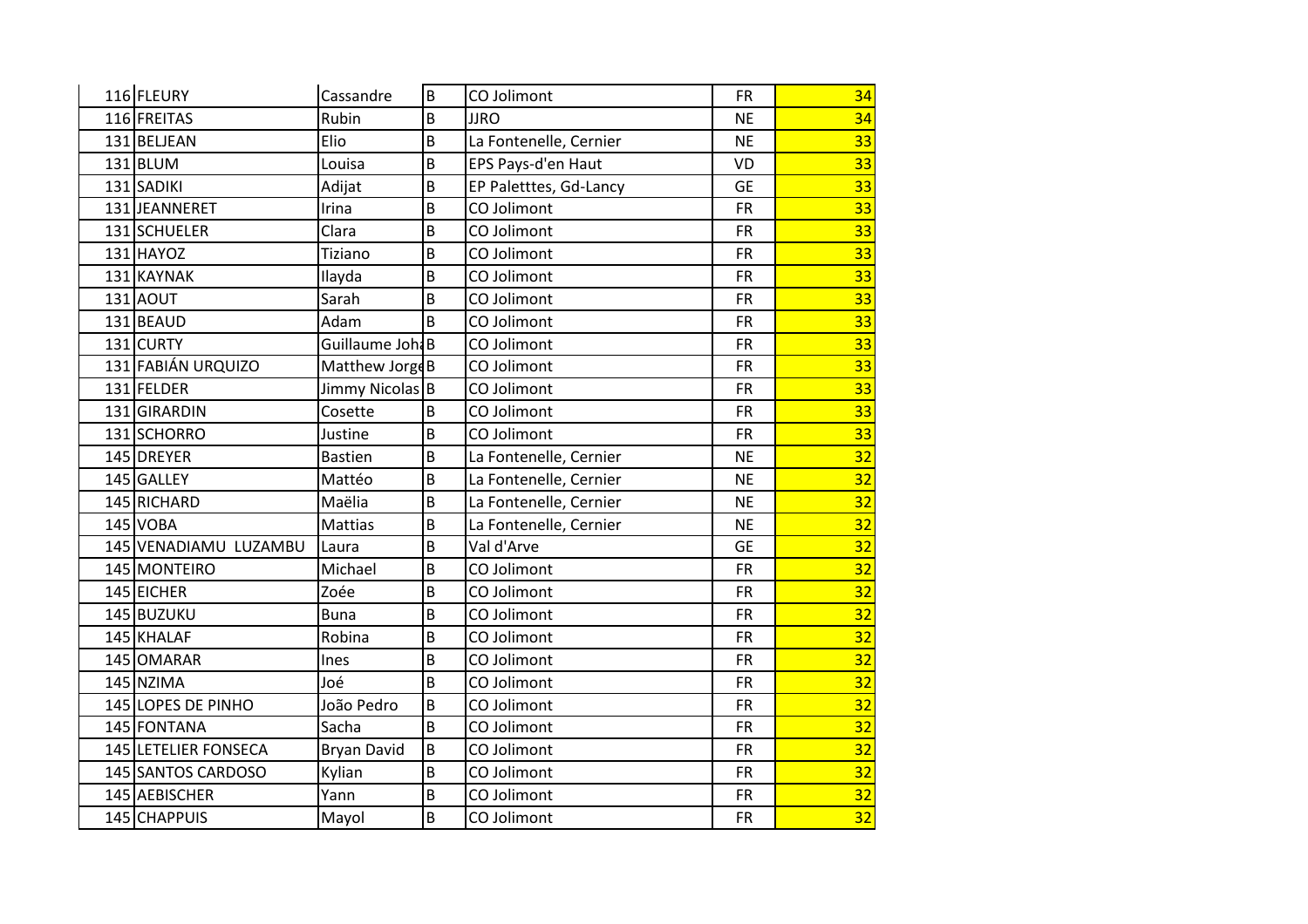| 145 MABOA              | Malia                      | B | CO Jolimont            | <b>FR</b> | 32 |
|------------------------|----------------------------|---|------------------------|-----------|----|
| 145 MESTOUR            | Leyth                      | B | CO Jolimont            | <b>FR</b> | 32 |
| 145 PERRIARD           | Eleonore                   | B | CO Jolimont            | <b>FR</b> | 32 |
| 145 BAECHLER           | Neela                      | B | CO Jolimont            | <b>FR</b> | 32 |
| 145 GORGIEV            | Klara                      | B | CO Jolimont            | <b>FR</b> | 32 |
| 145 KAASSIS            | Ines                       | B | CO Jolimont            | <b>FR</b> | 32 |
| 168 AJRULLAHI          | Leona                      | B | La Fontenelle, Cernier | <b>NE</b> | 31 |
| 168 SCHAER             | Amélie                     | B | La Fontenelle, Cernier | <b>NE</b> | 31 |
| 168 PILLONEL           | Anaïs                      | B | Champ-Joly             | <b>GE</b> | 31 |
| 168 NEUHAUS            | Thaïs                      | B | La Caroline            | <b>GE</b> | 31 |
| 168 DE STEIGER         | Célestine                  | B | CO Jolimont            | <b>FR</b> | 31 |
| 168 PASSASEO           | Emilio                     | B | CO Jolimont            | <b>FR</b> | 31 |
| 168 KAYA               | Melisa Anne                | B | CO Jolimont            | <b>FR</b> | 31 |
| 168 RONDEAU            | Lilian                     | B | CO Jolimont            | <b>FR</b> | 31 |
| 168 VARLI              | Melisa                     | B | CO Jolimont            | <b>FR</b> | 31 |
| 168 MUGNY              | Doryan                     | B | CO Jolimont            | <b>FR</b> | 31 |
| 168 ROSSIER            | Léa                        | B | CO Jolimont            | <b>FR</b> | 31 |
| 168 SIFFERT            | Lucille                    | B | CO Jolimont            | <b>FR</b> | 31 |
| 168 FONTANA            | Maxime                     | B | CO Jolimont            | <b>FR</b> | 31 |
| 168 SOTTAS             | Remy                       | B | CO Jolimont            | <b>FR</b> | 31 |
| 168 NOGUEIRA PINTO     | Joana Beatriz              | B | CO Jolimont            | <b>FR</b> | 31 |
| 168 PARRAT             | Paul                       | B | CO Jolimont            | <b>FR</b> | 31 |
| 168 BOENS              | Eloine                     | B | CO Jolimont            | <b>FR</b> | 31 |
| 168 MAGALHÃES MONTEIRO | <b>Beatriz</b>             | B | CO Jolimont            | <b>FR</b> | 31 |
| 186 AMIET              | Valentin                   | B | La Fontenelle, Cernier | <b>NE</b> | 30 |
| 186 JUSSELME           | Chloé                      | B | CO Jolimont            | <b>FR</b> | 30 |
| 186 MÜNZHUBER          | Adrian                     | B | CO Jolimont            | <b>FR</b> | 30 |
| 186 ROGGO              | Marine                     | B | CO Jolimont            | <b>FR</b> | 30 |
| 186 HEREDIA AGUAYO     | Andrea Brigitte B          |   | CO Jolimont            | <b>FR</b> | 30 |
| 186 PERRIN             | Mérédith Béat <sup>B</sup> |   | CO Jolimont            | <b>FR</b> | 30 |
| 186 PENA               | Elias                      | B | CO Jolimont            | <b>FR</b> | 30 |
| 186 DIALLO             | Djamila                    | B | CO Jolimont            | <b>FR</b> | 30 |
| 186 REKIBI             | Laetitia                   | B | CO Jolimont            | <b>FR</b> | 30 |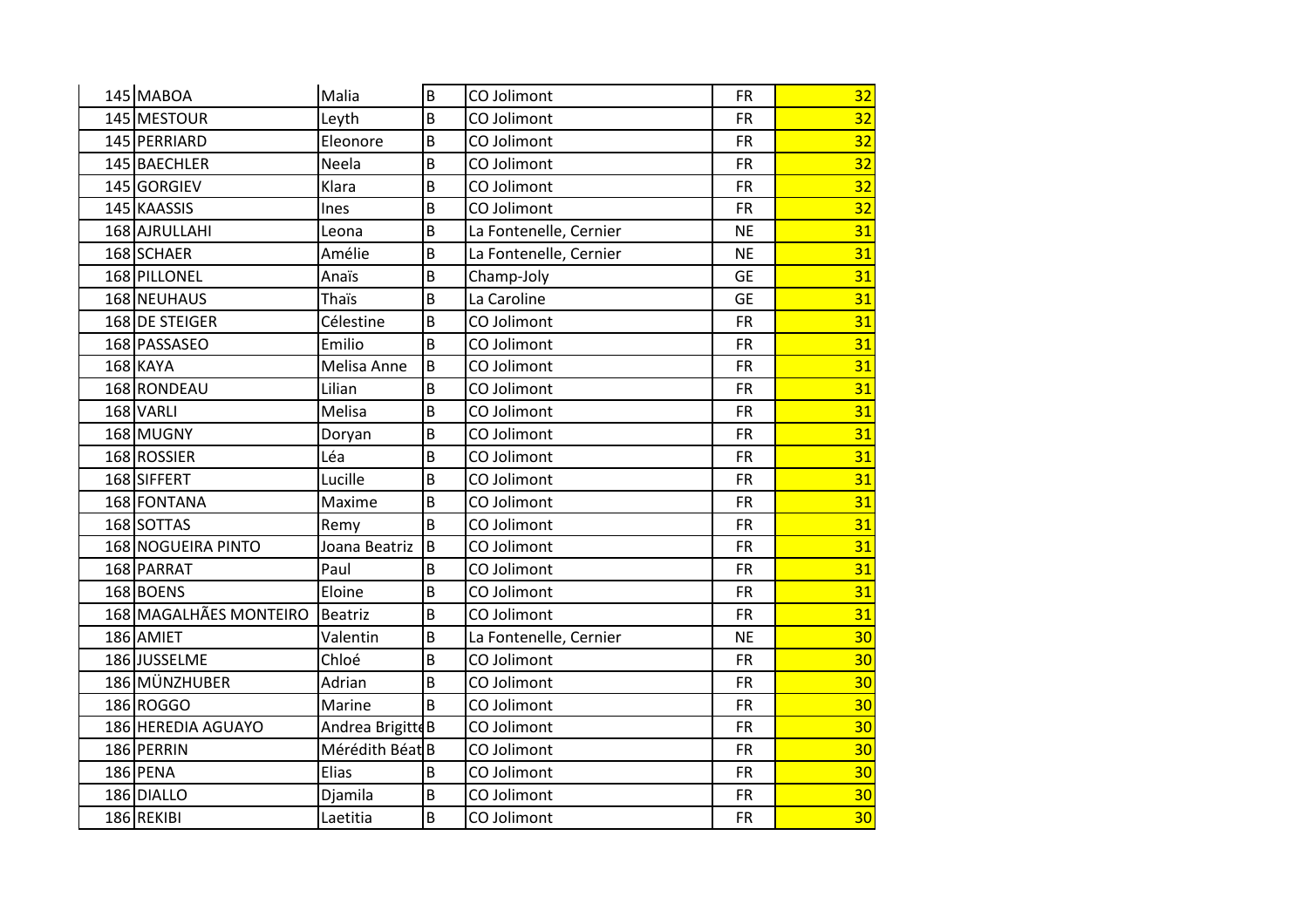| 186 ANICETO BATISTA | Kassandra       | B  | CO Jolimont            | <b>FR</b> | 30 |
|---------------------|-----------------|----|------------------------|-----------|----|
| 186 MABOA           | Kevin           | B  | CO Jolimont            | <b>FR</b> | 30 |
| 186 CERESA          | Maria Cristina  | Iв | CO Jolimont            | <b>FR</b> | 30 |
| 186 CURTY           | Nolène          | B  | CO Jolimont            | <b>FR</b> | 30 |
| 186 MAKKI           | Nour            | B  | CO Jolimont            | <b>FR</b> | 30 |
| 186 MOULLET         | Lydia           | B  | CO Jolimont            | <b>FR</b> | 30 |
| 186 CHENAUX         | Evan            | B  | CO Jolimont            | <b>FR</b> | 30 |
| 202 AKITONI         | Tiago           | B  | La Fontenelle, Cernier | <b>NE</b> | 29 |
| 202 AZZALIN         | Samuel          | B  | La Fontenelle, Cernier | <b>NE</b> | 29 |
| 202 BADOUX          | Anaïs           | B  | La Fontenelle, Cernier | <b>NE</b> | 29 |
| 202 MAYA            | Daniel          | B  | Les Allobroges         | <b>GE</b> | 29 |
| 202 RAVONEL         | Axel            | B  | Champ-Joly             | <b>GE</b> | 29 |
| 202 OSMAN           | Eland           | B  | CO Jolimont            | <b>FR</b> | 29 |
| 202 PETROV          | Stiven          | B  | CO Jolimont            | <b>FR</b> | 29 |
| 202 VIEIRA          | Clara           | B  | CO Jolimont            | <b>FR</b> | 29 |
| 202 FERNANDES       | Fabiana         | B  | CO Jolimont            | <b>FR</b> | 29 |
| 202 DIALUNDAMA      | Japhét          | B  | CO Jolimont            | <b>FR</b> | 29 |
| 202 GRENACHER       | Melanie         | B  | CO Jolimont            | <b>FR</b> | 29 |
| 202 LONGCHAMP       | Gabriel         | B  | CO Jolimont            | <b>FR</b> | 29 |
| 202 SCHNEIDER       | Mathilde        | B  | CO Jolimont            | <b>FR</b> | 29 |
| 202 MORIN           | Janna           | B  | CO Jolimont            | <b>FR</b> | 29 |
| 216 DUBOIS          | David           | B  | La Fontenelle, Cernier | <b>NE</b> | 28 |
| 216 BATISTA         | Stephanie       | B  | EP Paletttes, Gd-Lancy | <b>GE</b> | 28 |
| 216 RODNIT          | <b>Baptiste</b> | B  | Champ-Joly             | <b>GE</b> | 28 |
| 216 GARCIA          | Benjamin        | B  | Champ-Joly             | <b>GE</b> | 28 |
| 216 PINTO           | Luana           | B  | Val d'Arve             | <b>GE</b> | 28 |
| 216 HUMBERT         | Grégory         | B  | CO Jolimont            | <b>FR</b> | 28 |
| 216 STANCO          | Luna            | B  | CO Jolimont            | <b>FR</b> | 28 |
| 216 BEGUIN          | Mathéo          | B  | CO Jolimont            | <b>FR</b> | 28 |
| $216$ TOR           | Asya            | B  | CO Jolimont            | <b>FR</b> | 28 |
| 216 BRÜLHART        | Kenzo           | B  | CO Jolimont            | <b>FR</b> | 28 |
| 216 BINDER          | Emile           | B  | CO Jolimont            | <b>FR</b> | 28 |
| 216 DABAGHCHIAN     | Darya           | B  | CO Jolimont            | <b>FR</b> | 28 |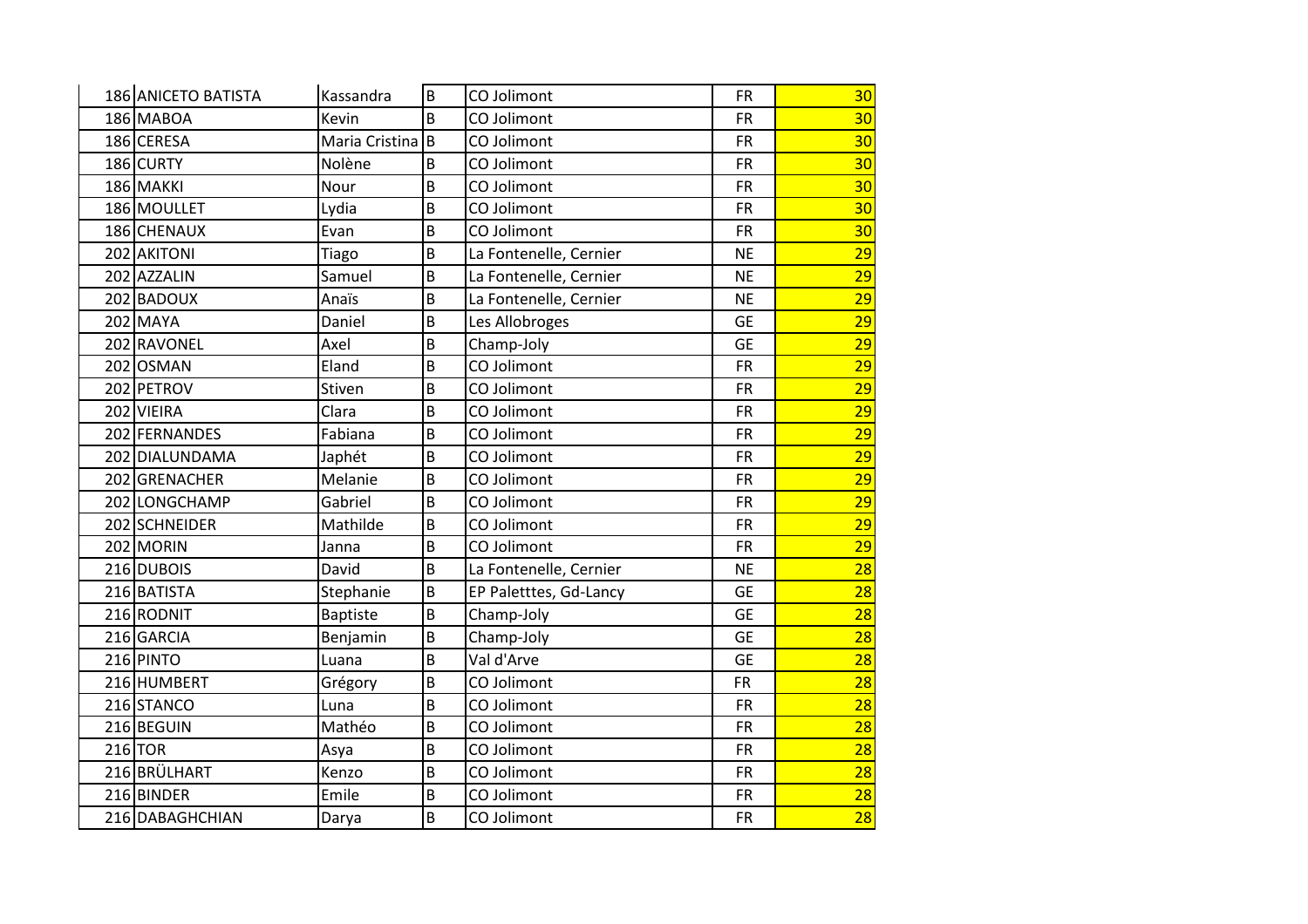| 216 SCHNEIDER            | Léo          | B | CO Jolimont            | <b>FR</b> | 28              |
|--------------------------|--------------|---|------------------------|-----------|-----------------|
| 216 CHARDONNENS          | Alexis       | B | CO Jolimont            | <b>FR</b> | 28              |
| 216 PERLER               | Eva          | B | CO Jolimont            | <b>FR</b> | 28              |
| 216 DENEEN               | Arielle      | B | CO Jolimont            | <b>FR</b> | 28              |
| 232 QUIRINO              | Diego        | B | CO Octodure, Martigny  | <b>VS</b> | 27              |
| 232 PAGES                | Raphaël      | B | La Fontenelle, Cernier | <b>NE</b> | $\overline{27}$ |
| 232 LIMA DE CARVALHO     | Tiago        | B | Val d'Arve             | <b>GE</b> | 27              |
| 232 LLEDO                | Evan         | B | Val d'Arve             | <b>GE</b> | 27              |
| 232 COLEV                | Dona         | B | CO Jolimont            | <b>FR</b> | 27              |
| 232 AMEY                 | <b>Silas</b> | B | CO Jolimont            | <b>FR</b> | 27              |
| 232 PAGES                | Eva Elena    | B | CO Jolimont            | <b>FR</b> | 27              |
| 232 CORRÊA BRANCO        | Laura        | B | CO Jolimont            | <b>FR</b> | 27              |
| 232 PERRIARD             | Max          | B | CO Jolimont            | <b>FR</b> | 27              |
| 232 UKA                  | Blendi       | B | CO Jolimont            | <b>FR</b> | $\overline{27}$ |
| 232JORDAN                | Tom          | B | CO Jolimont            | <b>FR</b> | 27              |
| 232 RIBEIRO              | Alicia       | B | CO Jolimont            | <b>FR</b> | 27              |
| 232 REBELO DA SILVA      | Guillaume    | B | CO Jolimont            | <b>FR</b> | 27              |
| 232 YÜKSEL               | Dogu         | B | CO Jolimont            | <b>FR</b> | 27              |
| 232 RODRIGUEZ            | Iker         | B | CO Jolimont            | <b>FR</b> | 27              |
| 232 SOLDATI              | Marc         | B | CO Jolimont            | <b>FR</b> | 27              |
| 232 CHOREVA              | Eva          | B | CO Jolimont            | <b>FR</b> | 27              |
| 232 LEKAJ                | Lendrit      | B | <b>JJRO</b>            | <b>NE</b> | 27              |
| 250 DEVANTHERY           | Pierre       | B | La Fontenelle, Cernier | <b>NE</b> | 26              |
| 250 CASUCCI              | Clémentine   | B | EPS Pays-d'en Haut     | <b>VD</b> | 26              |
| 250 VOILLAT              | Mathias      | B | <b>EP Courroux</b>     | JU        | 26              |
| 250 GAIVOTO              | Lukas        | B | Champ-Joly             | <b>GE</b> | 26              |
| 250 LIACCI               | Giuseppe     | B | CO Jolimont            | <b>FR</b> | 26              |
| 250 BACKMAN              | Lynne        | B | CO Jolimont            | <b>FR</b> | 26              |
| 250 MALINOV              | Emilie       | B | CO Jolimont            | <b>FR</b> | 26              |
| 250 CHOBAZ               | Ludivine     | B | CO Jolimont            | <b>FR</b> | 26              |
| 250 HELFER               | Arthur       | B | CO Jolimont            | <b>FR</b> | 26              |
| 250 SALDANHA DE OLIVEIRA | Lara         | B | CO Jolimont            | <b>FR</b> | 26              |
| 250 MATTE                | Jade         | B | CO Jolimont            | <b>FR</b> | 26              |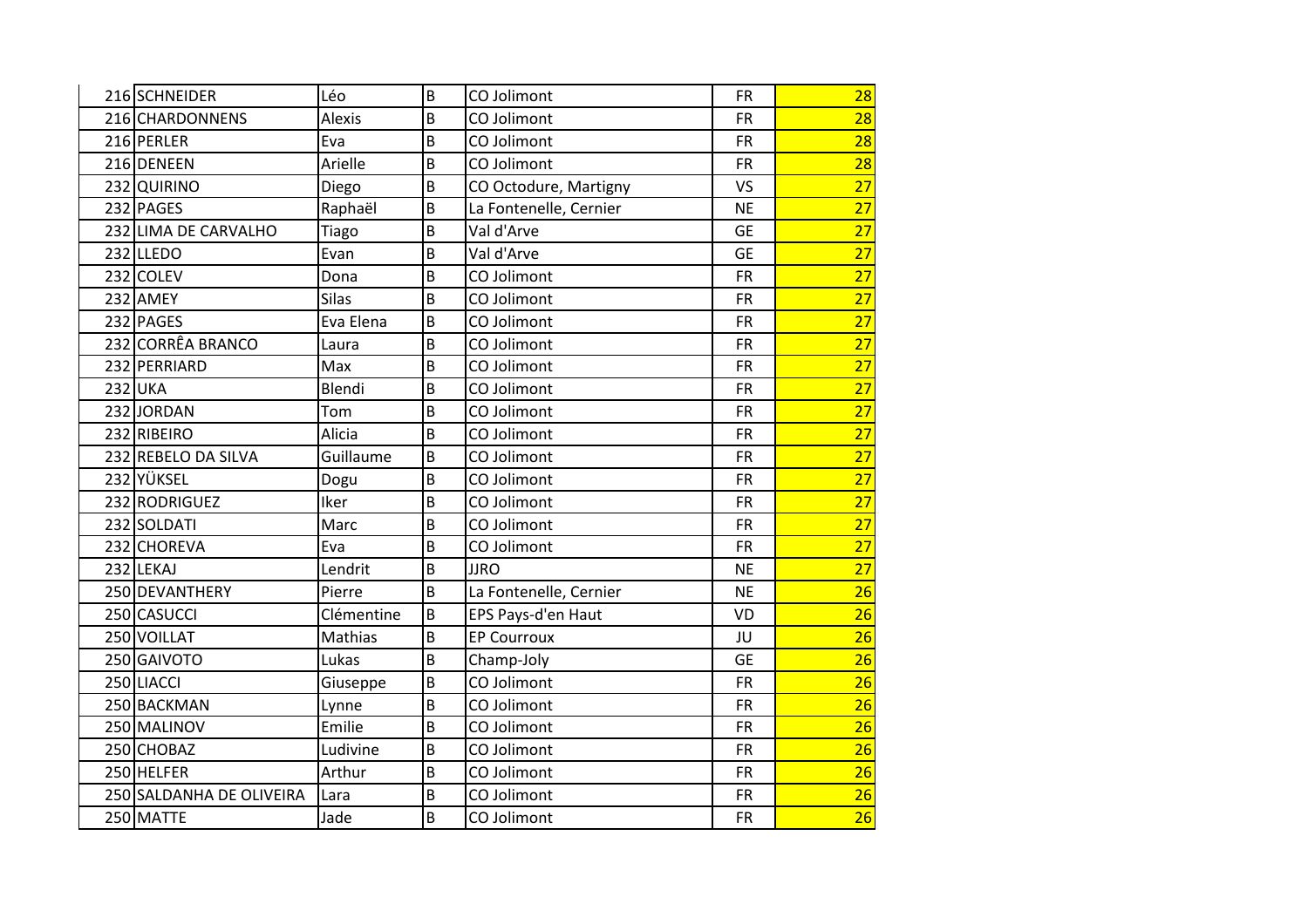| 250 CASTILLO                     | Mariano         | B | CO Jolimont            | <b>FR</b> | 26 |
|----------------------------------|-----------------|---|------------------------|-----------|----|
| 250 JEANRICHARD-DIT-BRESSE David |                 | B | CO Jolimont            | <b>FR</b> | 26 |
| 250 DUVANEL                      | SasKya          | B | <b>JJRO</b>            | <b>NE</b> | 26 |
| 250 PONS                         | Théo            | B | <b>JJRO</b>            | <b>NE</b> | 26 |
| 265 GASPAR                       | Benjamin        | B | EPS Pays-d'en Haut     | VD        | 25 |
| 265 LANG                         | Louise          | B | CO Jolimont            | <b>FR</b> | 25 |
| 265 KRASNIQI                     | Erhan           | B | CO Jolimont            | <b>FR</b> | 25 |
| 265 MONTEIRO CARDOSO             | Lara            | B | CO Jolimont            | <b>FR</b> | 25 |
| 265 CHATAGNY                     | Mathieu         | B | CO Jolimont            | <b>FR</b> | 25 |
| 265 FIESCHI                      | Simon           | B | CO Jolimont            | <b>FR</b> | 25 |
| 271 GIOVANINI                    | Yann            | B | La Fontenelle, Cernier | <b>NE</b> | 24 |
| 271 SCHÜRCH                      | Ilan            | B | La Fontenelle, Cernier | <b>NE</b> | 24 |
| 271 VAGNIERES                    | Jonas           | B | La Fontenelle, Cernier | <b>NE</b> | 24 |
| 271 SERNA                        | Sarah           | B | Les Allobroges         | <b>GE</b> | 24 |
| 271 HAMID                        | Mohamad         | B | Val d'Arve             | <b>GE</b> | 24 |
| 271 CARRARD                      | Mila            | B | CO Jolimont            | <b>FR</b> | 24 |
| 271 CLERC                        | <b>Alexis</b>   | B | CO Jolimont            | <b>FR</b> | 24 |
| 271 AMARE                        | Rebecca         | B | CO Jolimont            | <b>FR</b> | 24 |
| 271 GAILLAT                      | <b>Baptiste</b> | B | CO Jolimont            | <b>FR</b> | 24 |
| 280 BARRAGAN                     | Luna Mia        | B | Champ-Joly             | <b>GE</b> | 23 |
| 280 MEHIDA                       | Jacem           | B | Champ-Joly             | <b>GE</b> | 23 |
| 280 NDIAYE DIOP                  | Modou           | B | CO Jolimont            | <b>FR</b> | 23 |
| 280 MATHYS                       | Adéchina        | B | CO Jolimont            | <b>FR</b> | 23 |
| 280 GOMES ARMINDO                | Joana Camila    | B | CO Jolimont            | <b>FR</b> | 23 |
| 280RENZ                          | Nolan           | B | CO Jolimont            | <b>FR</b> | 23 |
| 280 ABDELELI                     | Walid           | B | CO Jolimont            | <b>FR</b> | 23 |
| 280 BENKERT                      | Guillaume       | B | <b>JJRO</b>            | <b>NE</b> | 23 |
| 288 ESPINOZA                     | Carlos          | B | Val d'Arve             | <b>GE</b> | 22 |
| 288 TOMASETTI                    | Joséphine       | B | CO Jolimont            | <b>FR</b> | 22 |
| 288 PROENÇA                      | Noa             | B | CO Jolimont            | <b>FR</b> | 22 |
| 288 LUDY                         | Zachary         | B | CO Jolimont            | <b>FR</b> | 22 |
| 288 GUILLAUME                    | Emma            | B | <b>JJRO</b>            | <b>NE</b> | 22 |
| 288 DE OLIVEIRO                  | Celina          | B | <b>JJRO</b>            | <b>NE</b> | 22 |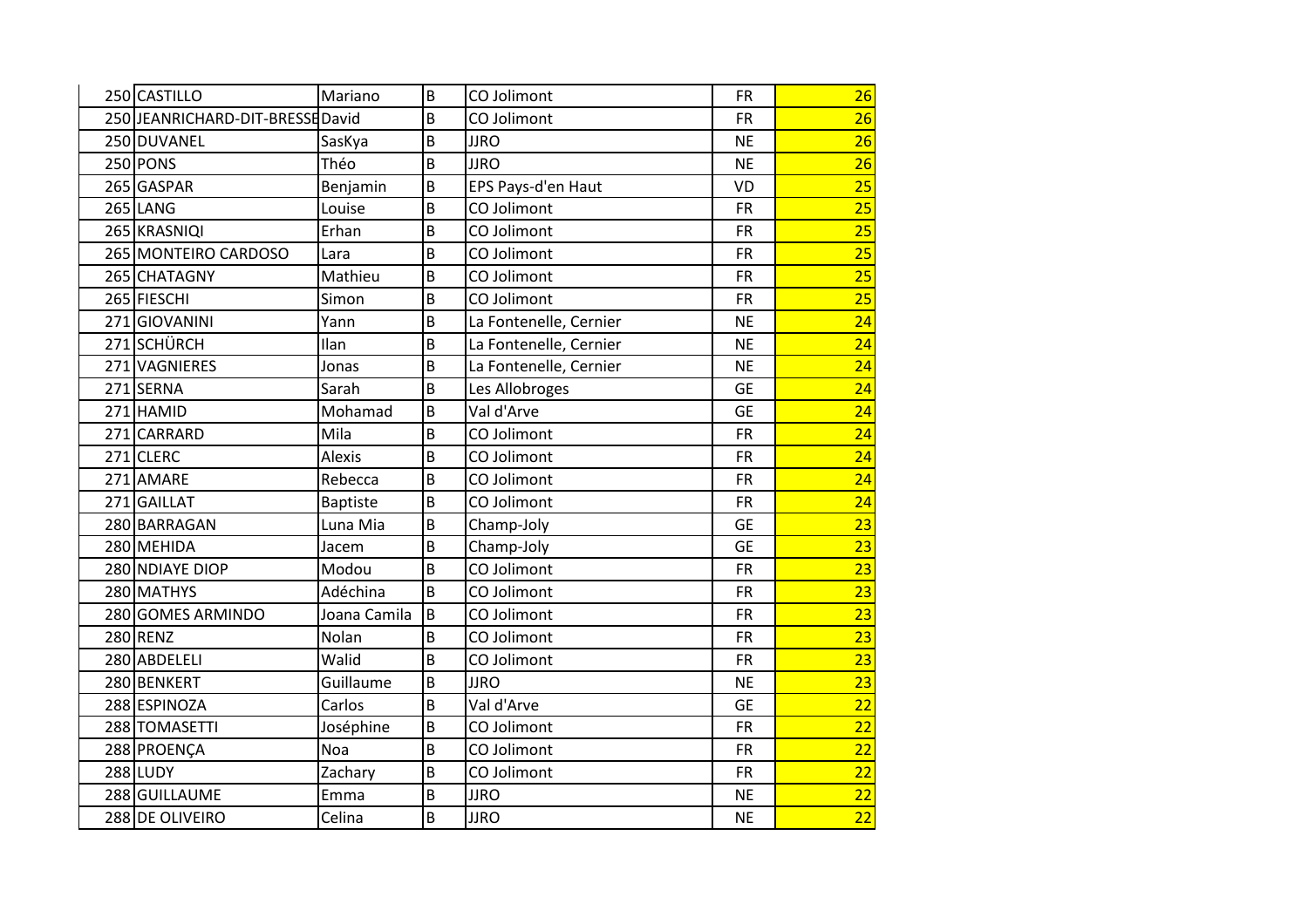| 288 FREITAS                            | Tiago                       | B | <b>JJRO</b>            | <b>NE</b> | 22 |
|----------------------------------------|-----------------------------|---|------------------------|-----------|----|
| 295 MONNEY                             | Maxime                      | B | Champ-Joly             | <b>GE</b> | 21 |
| 295 MARTINS                            | Micael                      | B | CO Jolimont            | <b>FR</b> | 21 |
| 295 IANKOV PALACHEV                    | Martin Kaloyar <sub>B</sub> |   | CO Jolimont            | <b>FR</b> | 21 |
| 295 NUNES DE CARVALHO                  | Luana                       | B | CO Jolimont            | <b>FR</b> | 21 |
| 299 VANOTTI                            | Dario                       | B | EP Paletttes, Gd-Lancy | <b>GE</b> | 20 |
| 299 TOUNSI                             | Zaineb                      | B | Val d'Arve             | <b>GE</b> | 20 |
| 299 SCHNEIDER                          | Samuel                      | B | CO Jolimont            | <b>FR</b> | 20 |
| 299 KAYA                               | Enes                        | B | CO Jolimont            | <b>FR</b> | 20 |
| 299 BONGARD                            | Zoé                         | B | CO Jolimont            | <b>FR</b> | 20 |
| 299 SCHILIRO                           | Lara                        | B | CO Jolimont            | <b>FR</b> | 20 |
| 299 OBERSON                            | Noé                         | B | CO Jolimont            | <b>FR</b> | 20 |
| 299 SHALA                              | Leon                        | B | CO Jolimont            | <b>FR</b> | 20 |
| 299 SIMONI                             | Soraya                      | B | CO Jolimont            | <b>FR</b> | 20 |
| 299 KHAVARI                            | Sogand                      | B | CO Jolimont            | <b>FR</b> | 20 |
| 309 KUJAMBO                            | Eva                         | B | Les Allobroges         | <b>GE</b> | 19 |
| 309 VARGAS                             | Andréas                     | B | Champ-Joly             | <b>GE</b> | 19 |
| 309 MOHAMED                            | Sabirin                     | B | Champ-Joly             | <b>GE</b> | 19 |
| 309 DE OLIVEIRA TETE RAPOSODiana Sofia |                             | B | CO Jolimont            | <b>FR</b> | 19 |
| 309 RACINE                             | Naicia                      | B | <b>JJRO</b>            | <b>NE</b> | 19 |
| 314 RAMADANI                           | Donesa                      | B | EP Paletttes, Gd-Lancy | <b>GE</b> | 18 |
| 314 SULEYMAN                           | Raja                        | B | La Caroline            | <b>GE</b> | 18 |
| 314 MORAND                             | Chloé                       | B | CO Jolimont            | <b>FR</b> | 18 |
| 314 SAULE                              | Maximilien                  | B | CO Jolimont            | <b>FR</b> | 18 |
| 314 HRISTOV                            | Kevin                       | B | CO Jolimont            | <b>FR</b> | 18 |
| 314 KABEYA                             | Victoria Kaping B           |   | CO Jolimont            | <b>FR</b> | 18 |
| 314 PRISACARIU                         | Vlad                        | B | CO Jolimont            | <b>FR</b> | 18 |
| 314 MOLLARD                            | Nathan                      | B | CO Jolimont            | <b>FR</b> | 18 |
| 314 DOS SANTOS                         | Océane                      | B | <b>JJRO</b>            | <b>NE</b> | 18 |
| 323 DESPLANTS                          | Lucas                       | B | EPS Pays-d'en Haut     | VD        | 17 |
| 323 ZENUNI                             | Almir                       | B | Champ-Joly             | <b>GE</b> | 17 |
| 323 RILEY                              | Sean                        | B | CO Jolimont            | <b>FR</b> | 17 |
| 323 VALENTE                            | Ana                         | B | CO Jolimont            | <b>FR</b> | 17 |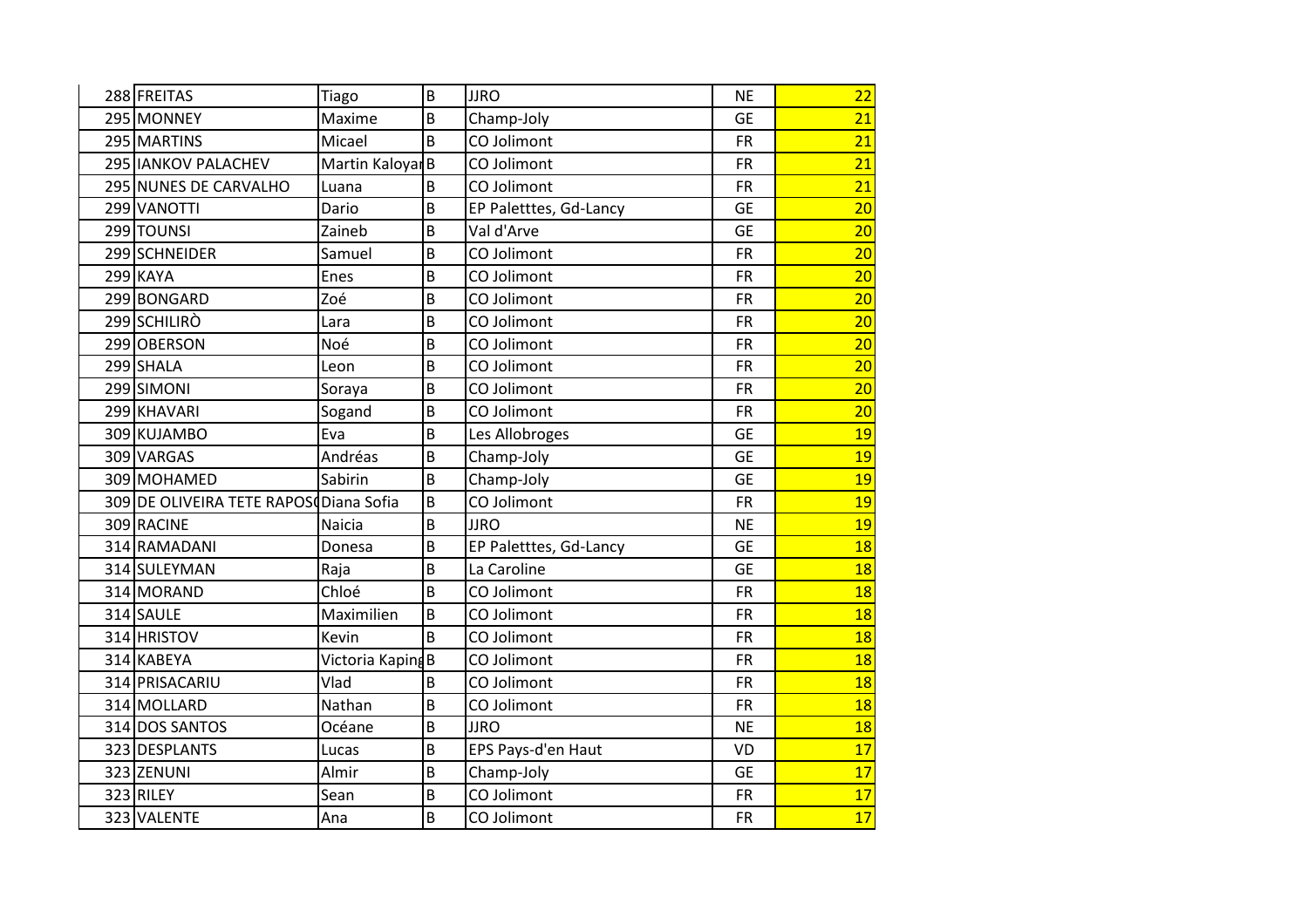| 323 PEREIRA REIS      | Isabel        | B | CO Jolimont            | <b>FR</b> | 17 |
|-----------------------|---------------|---|------------------------|-----------|----|
| 323 HASANOVIC         | Edin          | B | CO Jolimont            | <b>FR</b> | 17 |
| 323 BARBIER           | Alexandre     | B | CO Jolimont            | <b>FR</b> | 17 |
| 330 JACQUET           | Mathys        | B | Champ-Joly             | <b>GE</b> | 16 |
| 330 PRACIC            | Harry         | B | Champ-Joly             | <b>GE</b> | 16 |
| 330 PÉRIARD           | Clément       | B | CO Jolimont            | <b>FR</b> | 16 |
| 330 PENA FERREIRA     | Lara          | B | CO Jolimont            | <b>FR</b> | 16 |
| 330 YOSIEF            | Daymon        | B | CO Jolimont            | <b>FR</b> | 16 |
| 335 BERDOZ            | Ismaël        | B | EPS Pays-d'en Haut     | <b>VD</b> | 15 |
| 335 SANCHEZ           | Geyson        | B | La Caroline            | <b>GE</b> | 15 |
| 335 MONTEIRO          | Dânia         | B | CO Jolimont            | <b>FR</b> | 15 |
| 335 EMONET            | Dan           | B | CO Jolimont            | <b>FR</b> | 15 |
| 335 MENDES            | Erina         | B | CO Jolimont            | <b>FR</b> | 15 |
| 335 BRUGNEROTTO       | Clara         | B | CO Jolimont            | <b>FR</b> | 15 |
| 335 JAQUIER           | Yann          | B | CO Jolimont            | <b>FR</b> | 15 |
| 335 MÜLLER            | Amandine      | B | CO Jolimont            | <b>FR</b> | 15 |
| 335 STRAZZERI         | Giulian       | B | CO Jolimont            | <b>FR</b> | 15 |
| 344 UMALI             | James         | B | EP Paletttes, Gd-Lancy | <b>GE</b> | 14 |
| 344 OSORIO            | Diego         | B | Val d'Arve             | <b>GE</b> | 14 |
| 344 YABO GHEBREMARIAM | Lamek         | B | CO Jolimont            | <b>FR</b> | 14 |
| 344 METTRAUX          | <b>Alexis</b> | B | CO Jolimont            | <b>FR</b> | 14 |
| 348 GBADAMASSI        | <b>Taofik</b> | B | EP Paletttes, Gd-Lancy | <b>GE</b> | 13 |
| 348 MZE               | Luna          | B | EP Paletttes, Gd-Lancy | <b>GE</b> | 13 |
| 348 RICCI             | Ryan          | B | La Caroline            | <b>GE</b> | 13 |
| 348 REDZIC            | Adin          | B | CO Jolimont            | <b>FR</b> | 13 |
| 348 PYTHON            | Mélissa       | B | CO Jolimont            | <b>FR</b> | 13 |
| 353 BLANC             | Luca          | B | CO Jolimont            | <b>FR</b> | 12 |
| 353 DE ALMEIDA ARAUJO | Nathan        | B | CO Jolimont            | <b>FR</b> | 12 |
| 355 DOAN              | Kevy          | B | CO Jolimont            | <b>FR</b> | 11 |
| 355 ARDENTI           | Yanis         | B | CO Jolimont            | <b>FR</b> | 11 |
| 355 MERILLAT          | Anita         | B | <b>JJRO</b>            | <b>NE</b> | 11 |
| 358 PINTO CORONEL     | Thierry       | B | Les Allobroges         | <b>GE</b> | 10 |
| 358 BORJA             | Tany          | B | La Caroline            | <b>GE</b> | 10 |